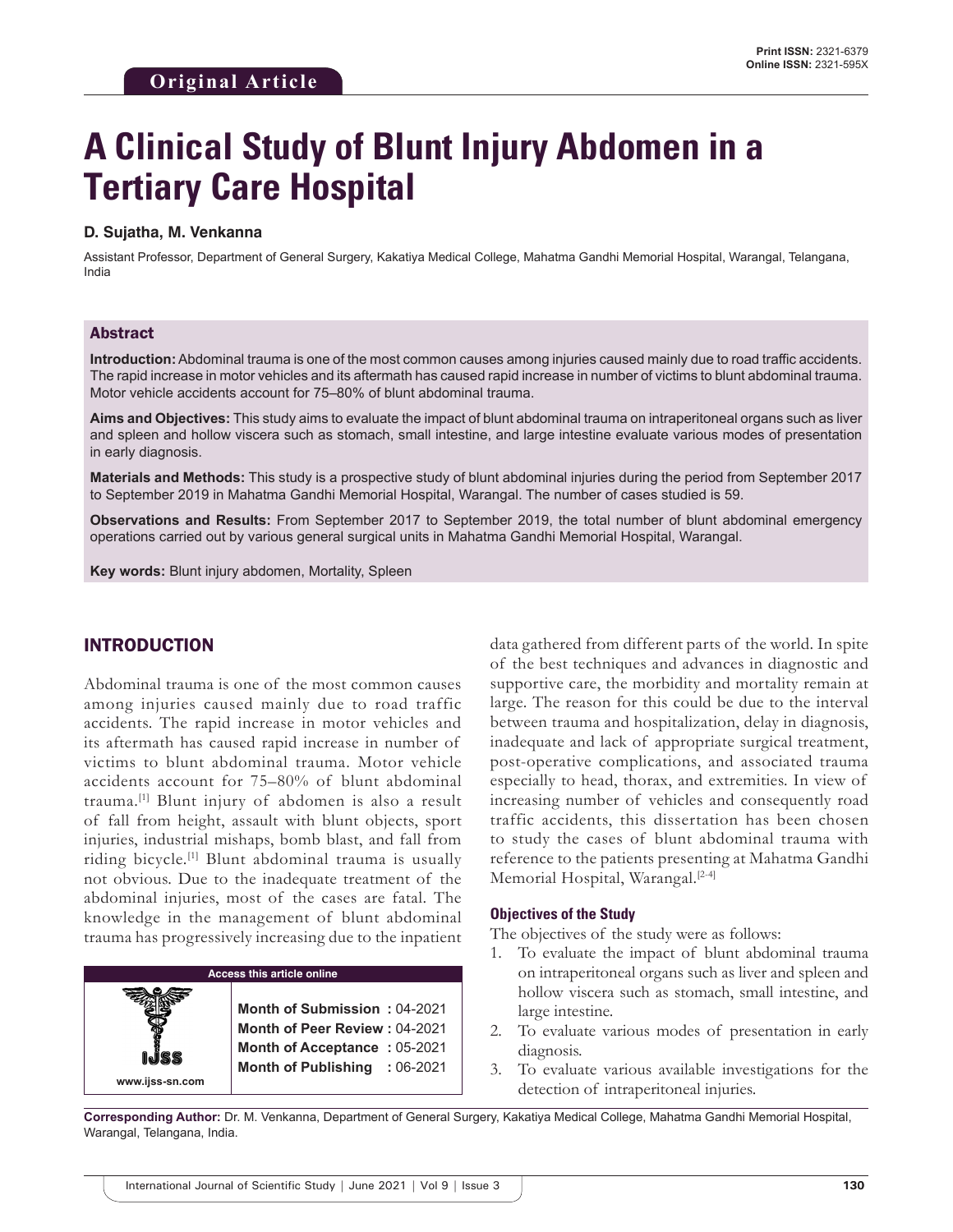- 4. To evaluate various modalities of treatment available for solid and hollow organ injuries with aim to reduce the mortality and morbidity.
- 5. To evaluate common complications.

# MATERIALS AND METHODS

## **Source of Data**

This study is a prospective study of blunt abdominal injuries during the period from September 2017 to September 2019 in Mahatma Gandhi Memorial Hospital, Warangal. The number of cases studied is 59.

#### **Methods of Collection of Data**

Data were collected from the patients by their clinical history, clinical examination with appropriate investigations on those patients who were admitted. Post-operative follow-up was done to note for complications. After initial resuscitation of the trauma victims, a careful history was taken to document any associated medical problem. Routine blood and urine tests were carried out in all the patients. Documentation of patients, which included, identification, history, clinical findings, diagnostic test, operative findings, operative procedures, and complications during the stay in the hospital and during subsequent follow-up period, was all recorded on a specially prepared. Demographic data collected included the age, sex, occupation, and nature and time of accident leading to the injury.

After initial resuscitation and achieving, hemodynamic stability, all patients were subjected to careful examination, depending on the clinical findings; decision was taken for further investigations such as four-quadrant aspiration, diagnostic peritoneal lavage, X-ray abdomen, and ultrasound.

The decision for operative or non-operative management depended on the outcome of the clinical examination and results of diagnostic tests.

Patients selected for non-operative or conservative management were placed on strict bed rest, were subjected to serial clinical examination which included hourly pulse rate, blood pressure, respiratory rate and repeated examination of abdomen, and other systems. Appropriate diagnostic tests, especially ultrasound of abdomen, were repeated as and when required.

CT scan was done in 22 patients in our study. Apart from routine investigations, abdomen X-ray was done in 55 patients. Forty-one patients underwent four-quadrant aspiration. An aspiration of blood, which did not clot, was taken as positive. When the aspirate clotted, the test was taken as negative. Twenty-one patients underwent diagnostic peritoneal lavage. DPL was done in patients who had equivocal signs or obscured by adjacent softtissue injury. The method was a semi-open technique through and infraumbilical incision, inserting an infant feeding tube, irrigating the abdominal cavity with ringer lactate solution, and aspirating. Ultrasound of abdomen was done in 33 cases.

#### **Observations and Results**

From September 2017 to September 2019, the total number of blunt abdominal emergency operations carried out by various general surgical units in Mahatma Gandhi Memorial Hospital, Warangal, was 59.

#### **Age Incidence**

| Age group | No. of patients | Percentage |  |
|-----------|-----------------|------------|--|
| $1 - 10$  | 1               | 1.7        |  |
| $11 - 20$ | 22              | 37.2       |  |
| $21 - 30$ | 20              | 33.8       |  |
| $31 - 40$ | 6               | 10         |  |
| $41 - 50$ | 4               | 6          |  |
| $51 - 60$ | 3               | 5          |  |
| $61 - 70$ | 2               | 3          |  |
| $71 - 80$ |                 | 1.7        |  |

In this series, the majority of the patients belonged to 11–20 years age group followed by 21–30 years age group.

#### **Sex Incidence**

| <b>Gender</b> | No. of patients | Percentage |
|---------------|-----------------|------------|
| Male          | 53              | 90         |
| Female        | 6               | 10         |

In the 59 cases studied, 53 cases were male, with females accounting for only about 6 cases.

#### **Ration of Operative to Conservative Treatment**

|                  | No. of patients | Percentage |
|------------------|-----------------|------------|
| <b>Operative</b> | 44              |            |
| Conservative     | 15              | 26         |

After a detailed clinical evaluation and suitable investigations, 44 patients with pneumoperitoneum or hemoperitoneum with hemodynamic instability underwent exploratory laparotomy. Fifteen patients were selected for nonoperative management because they had no signs of peritonitis or they had hemoperitoneum without hemodynamic instability. Out of 15 patients, 2 patients required a delayed laparotomy after 48 h of deterioration in their hemodynamic status and development of signs of peritonitis.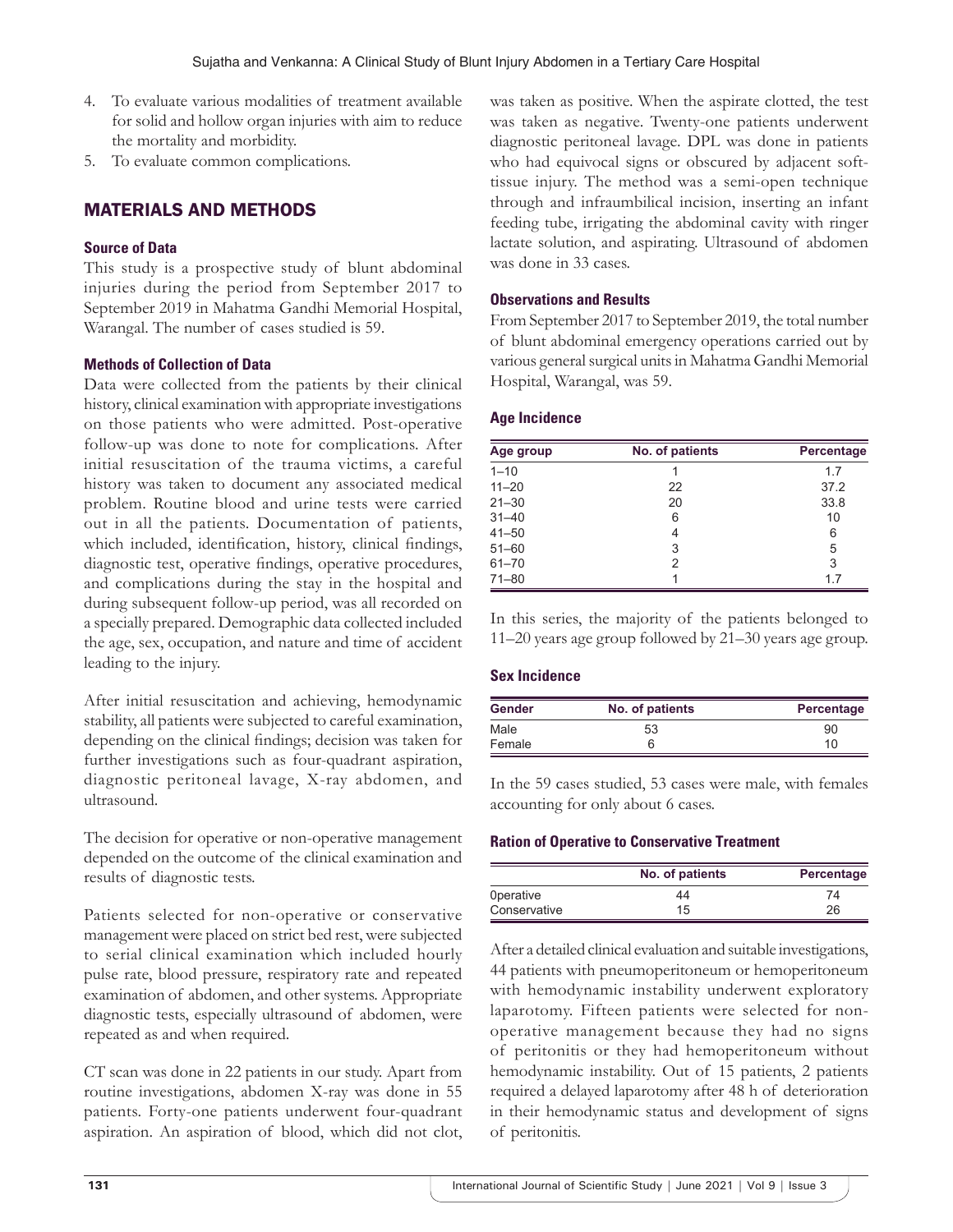#### **Mode of Injury**

| <b>Causative agent</b>             | No. of cases Percentage |    |
|------------------------------------|-------------------------|----|
| Road traffic accident              | 36                      | 61 |
| Fall from height                   | 16                      | 27 |
| Blow to abdomen with blunt objects |                         | 12 |

Road traffic accident was responsible for 61% of blunt abdominal trauma cases, while fall from heights accounted for 27% of cases and blow with blunt object was responsible for 12% of injuries.

#### **Symptoms and Signs**

The following table shows the incidence of various symptoms and signs with which the 59 patients studied presented with

| <b>Symptoms and signs</b>       | No. of patients |
|---------------------------------|-----------------|
| Abdominal pain                  | 51              |
| Vomiting                        | 8               |
| Abdominal distension            | 32              |
| Hematuria                       | 3               |
| Abdominal guarding and rigidity | 34              |
| Abdominal tenderness            | 52              |
| Rebound tenderness              | 19              |
| Pallor                          | 24              |
| Pulse >90/min                   | 48              |
| BP <90 mm of Hg systolic        | 28              |
| Free fluid                      | 32              |
| Absent bowel sounds             | 33              |

Majority of the patients presented with abdominal pain (86%) and abdominal tenderness (81%).

#### **Investigations**

#### *Plain X-ray abdomen*

Plain X-ray of abdomen was done in 55 cases, out of the total 59 cases. This was not done in 4 patients as the patient's condition did not permit to shift them to the X-ray room or they died while being resuscitated for shock. Gas under diaphragm was found in 16 cases out of 21 bowel perforations detected at laparotomy.

#### **Four-Quadrant Aspiration**

Four-quadrant aspiration was done in 41 patients, among which 27 cases were positive and 14 cases were negative. Out of the 14 negative cases, 3 cases were false negative. On laparotomy, they were found to have hemoperitoneum. The following table shows the percentage of these cases.

| <b>Result</b> | No. of cases | Percentage |
|---------------|--------------|------------|
| Positive      | 27           | 66         |
| Negative      | 14           | 34         |
| Total         | 41           |            |

#### **Diagnostic Peritoneal Lavage**

Diagnostic peritoneal lavage was done in 21 cases, out of which 13 were positive and 8 were negative. All positive cases showed significant injury at laparotomy. The following table shows the percentage of these cases.

| Result   | No. of cases | Percentage |
|----------|--------------|------------|
| Positive | 13           | 62         |
| Negative | 8            | 38         |
| Total    | 21           |            |

CECT was performed in 22 cases. CT scan shows splenic injury in 9 cases along with perisplenic collection, liver injury in 8 cases, pneumoperitoneum in 4 cases suggestive of hollow viscus perforation, and retroperitoneal hematoma in 4 cases.

#### **Ultrasound Examination**

A total of 33 patients were subjected for ultrasound examination, out of which 26 patients had scan detected solid organ injuries for which they underwent laparotomy and found to have significant injuries. Seven patients had scan detected normal solid organs with free fluid and found to have hollow viscus injury at laparotomy. Pattern of abdominal injuries detected by ultrasound in 33 patients is shown in the following table.

| Organ injured                  | No. of patients | Percentage |
|--------------------------------|-----------------|------------|
| Liver                          | 10              | 30         |
| Spleen                         | 14              | 43         |
| Kidney                         |                 | 6          |
| Free fluid without solid organ |                 | 21         |

#### **Operative Procedures**

The following table shows the various operative procedures carried out among the patients who underwent exploratory laparotomy. Liver injuries were usually graded as I and II. Out of the 13 patients with liver injury, only 6 patients underwent hepatorrhaphy with spongostan packing and rest of them were treated with spongostan packing alone. Out of 15 patients with splenic injury, 10 patients underwent splenectomy, 3 patients were treated by splenorrhaphy, and 2 were managed conservatively. Bowel perforations were treated with two layered closure, with only two patients requiring resection and anastomosis. Omental and mesenteric injuries were treated by simple suturing and ligating the bleeding points.

| <b>Procedure</b>           | No. of patients | Percentage |
|----------------------------|-----------------|------------|
| Closure of perforation     | 15              | 35         |
| Splenectomy                | 10              | 23         |
| Splenorrhaphy              | 3               |            |
| Hepatorrhaphy              | 6               | 14         |
| Repair of mesentery        |                 | 5          |
| Resection and anastomosis  |                 | 5          |
| <b>Bladder repair</b>      |                 |            |
| Colostomy                  |                 |            |
| Gastric perforation repair |                 |            |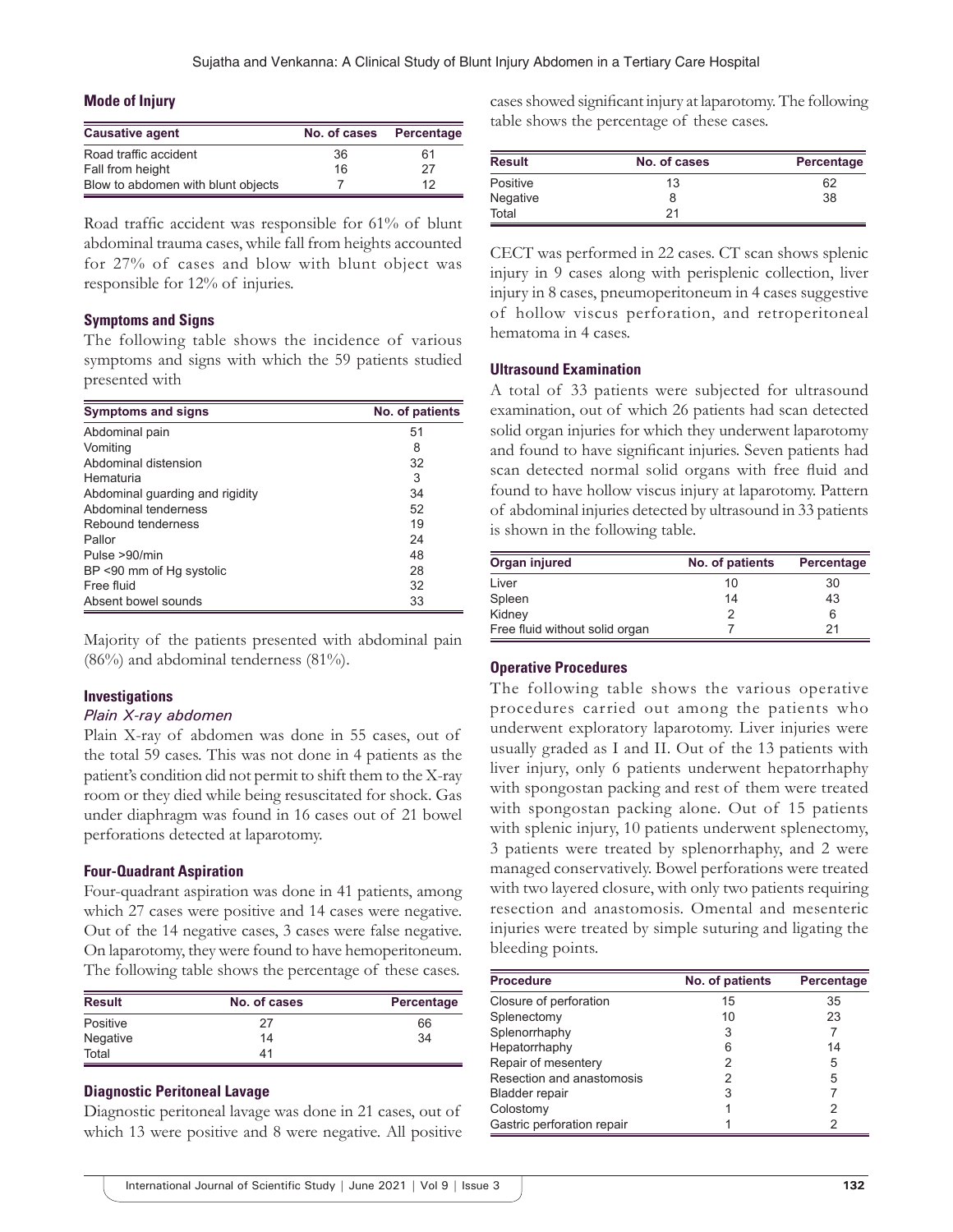#### **Morbidity and Mortality**

The mean range of stay of patients in the hospital ranged from 11 to 20 days (15 days). The range varied from 2 to 60 days.

The following table shows the duration of stay of patients with blunt abdominal trauma including those who died.

#### **Mortality**

A total of nine patients died in the present study. Six patients belonged to operative group and died in the post-operative period, majority of them due to peritonitis and septicemia. One patient died before surgery due to severe head injury. Two patients died while being managed conservatively.

This shows the disadvantages of conservative management like missed injuries and delayed treatment.

Therefore, the mortality in the present study is 15%.

# **DISCUSSION**

## **Age Incidence**

In our study, majority of patients belonged to 11–20 years of age group followed by 21–30 years age group. In Davis et al.<sup>[5]</sup> study, the majority of patients belonged to 21–30 years age group. Our study results are comparable to other studies. Therefore, it can be concluded that the young and the productive age group people are the usual victims of blunt abdominal trauma because they are active physically and socially. Therefore, they are more vulnerable for injuries.

#### **Sex Incidence**

In our study, 53 out of 59 patients are male which corresponds to 90% which is slightly higher when compared to Davis *et al*. study. When compared to other studies, the incidence of males is much more than those of the females, as, in India, males are the chief bread earner for the family and are involved in outdoor activities most of the times. Increased incidence is mainly due to RTA because of greater exposure of males on streets, personal, and behavioral characteristics such as alcoholism and rash driving.

#### **Ratio of Operative to Conservative Management**

| <b>Treatment</b> | <b>Present study</b><br>$(\%)$ | Davis et al. <sup>[5]</sup><br>$(\% )$ | Khanna et al. <sup>[6]</sup><br>$(\%)$ |
|------------------|--------------------------------|----------------------------------------|----------------------------------------|
| Operative        | 74                             | 77                                     | 58                                     |
| Conservative     | 26                             | 23                                     | 42                                     |

The above table shows that there is an increasing trend toward conservative management; however, the present study shows that 26% of patients were subjected for non-operative management. Davis *et al*. [5] showed 23% and Khanna et al.<sup>[6]</sup> showed that 43% of patients were subjected for conservative management. Non-operative management is gaining increasing acceptance mainly because of the easy availability of CT scan. With the aid of CT scan, it is possible to accurately grade the extent of injury to solid organs such as liver and spleen. Minor lacerations and capsular tears, difficult to diagnose clinically, can be easily demonstrated by CT scan and selected for non-operative management.

Guidelines for conservative management are as follows:

- 1. If the patient is hemodynamically stable.
- 2. Minimal intraperitoneal collection.
- 3. Lower grade solid organ injury, for example, Grades 1 and 2.

The disadvantages of non-operative management are those of missed injuries and delayed treatment resulting in excessive morbidity and even mortality.

## **Mode of Injury**

In our study, road traffic accident is the most common mode of injury accounting for 61% of cases, comparable to Devis *et al*. study (70%) and Khanna *et al*. (57%). This is due to the rapid development in technology, in all fields including automobile industry where the first priority has been given to speed rather than safety. Next to RTA is fall from height (27%) followed by blow to abdomen (12%).

#### **Signs and Symptoms**

In the present study, abdominal pain was the most common presenting complaint accounting for 85% and abdominal tenderness was the most common sign accounting for 88% of cases. However, the signs and symptoms in abdominal injuries are notoriously unreliable and are often masked by concomitant head injuries, chest injuries, and pelvic fractures. Significant injuries to the retroperitoneal structures may not manifest signs and symptoms immediately and be totally missed even on abdominal X-rays and DPL predisposing the patients to grave consequences of missed injuries.

In Davis *et al*. study, generalized abdominal tenderness and abdominal guarding were the most frequent physical findings, both signs being present in more than 75% of all patients. Rebound tenderness and abdominal rigidity were present in 28% of patients. About 12% of the patients were in hypovolemic shock on admission. One hundred and ninety (43%) of the total patient population had no specific complaints and no signs or symptoms of intra-abdominal injury when they were first seen in the emergency room, but 44% eventually required exploratory laparotomy, and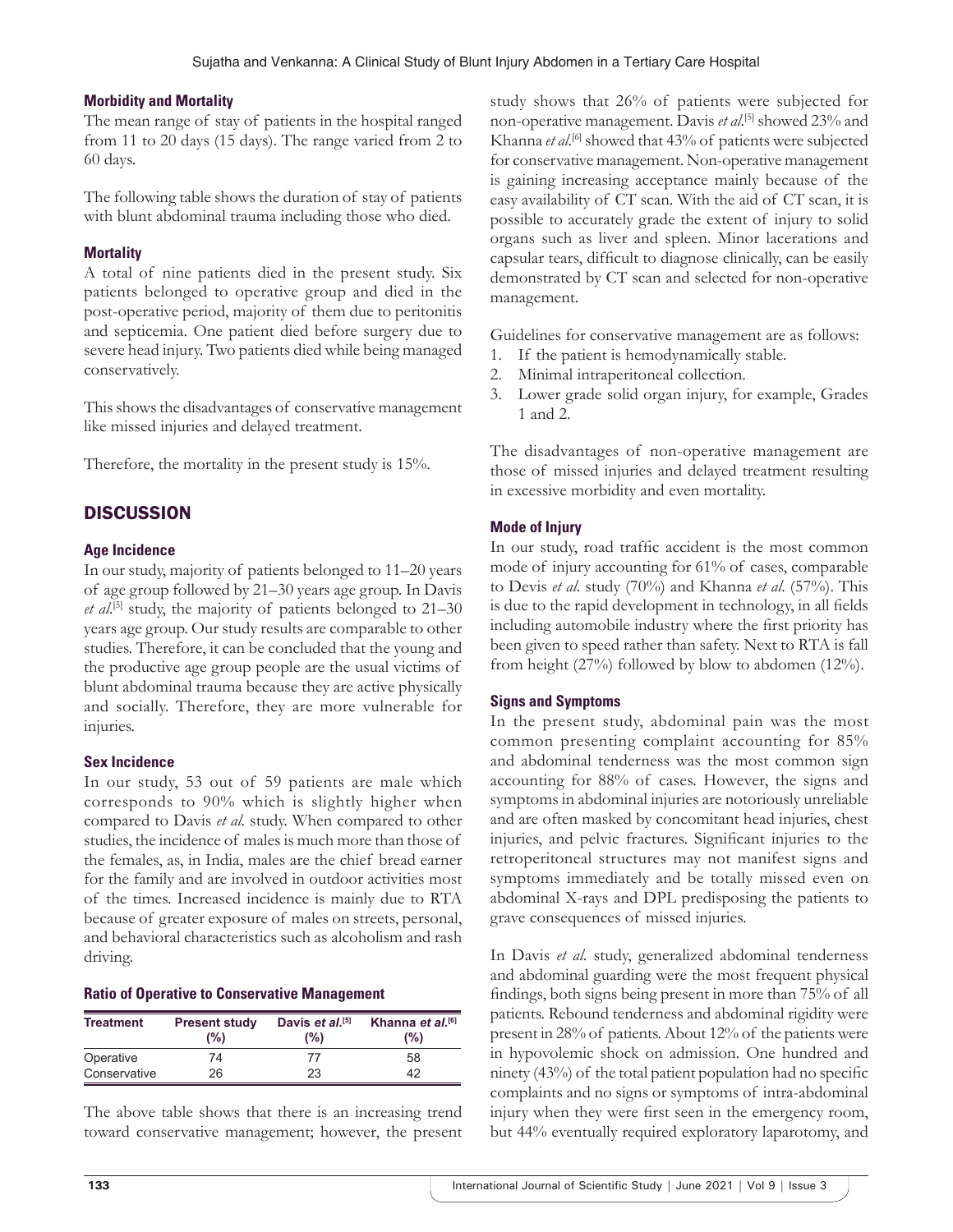64 (34%) had an intra-abdominal injury. This emphasizes the importance of careful and continuing observation of individuals with blunt abdominal trauma.

#### **Latent Period**

Latent period is the interval between the time of injury and the time of surgery. About 30% of patients were taken for surgery between 11 and 15 h and 16% of patients between 6 and 10 h of injury. This time lag is due to the site of accidents, which are usually rural, and the time taken to transport them to the hospital. Two patients (4%) were taken for surgery after 5 days of injury as they were initially put on conservative management. Since their condition deteriorated on repeated clinical examinations, they had to be taken up for delayed exploratory laparotomy.

#### **Associated Injuries**

In our study, associated extra-abdominal injuries were found in 29 cases. The common extra-abdominal injury was extremity fractures, pelvic fractures accounting for 17%, followed by head injuries (15%), soft-tissue injury, and chest injuries including rib fractures. There were no associated injuries in 30 patients. The above table shows the comparison of the present study incidences of associated injuries with other studies.

#### **Investigations**

#### *Plain X-ray abdomen*

Plain X-ray of abdomen was done in 55 cases, out of the total 59 cases. Gas under diaphragm was found in 16 cases out of 21 bowel perforations detected at laparotomy. Hence, the sensitivity of plain X-ray abdomen in detecting the pneumoperitoneum is 76% in the present study. Davis et al.<sup>[5]</sup> reported that in their series, abdominal X-ray was abnormal in 21% of cases; pneumoperitoneum was detected in 6% of cases and dilated bowel loops in 6% of cases.

#### **Ultrasound Examination (Fast)**

A total of 33 patients were subjected for ultrasound examination, out of which 26 patients had scan detected solid organ injuries for which they underwent laparotomy and found to have significant injuries. Seven patients had scan detected normal solid organs with free fluid and found to have hollow viscus injury at laparotomy. Therefore, ultrasound is more reliable in detecting solid organ injuries and free fluid in the abdomen. In Yoshi *et al*. study, the sensitivity of ultrasound in detecting injuries in blunt abdominal injury patients is about 94.6%.

#### **CT Scan Abdomen**

CECT was done in 22 cases. CT was done in patients in whom ultrasound showed significant findings. Computed tomography (CT) can provide reliable information on hemoperitoneum, extent of solid organ injuries. CT detected four cases of retroperitoneal organ injuries, most cases of hollow viscus perforation and ongoing bleeding by means of radiographic blush. Two patients had combined liver and spleen injury.

## **Operative Procedures**

In the present study, closure of bowel perforation was done in 15 patients, colostomy in 1 patient, repair of mesentery in 2 patients, splenectomy in 10 patients, splenorrhaphy in 3 patients, hepatorrhaphy in 6 patients, and resection and anastomosis in 2 patients.

In Khanna et al.<sup>[6]</sup> study, closure of bowel perforation was done in 13 patients, colostomy in 2 patients, repair of mesentery in 9 patients, splenectomy in 4 patients, splenorrhaphy in 1 patient, and hepatorrhaphy in 6 patients.

# SUMMARY AND CONCLUSIONS

This was a prospective study of 59 cases of blunt abdominal trauma in Mahatma Gandhi Memorial Hospital, Warangal. From this study, the following conclusions can be made.

- 1. Males are predominantly affected. It is mostly seen in the age group of 11–20 years which form the young and reproductive group. These patients are usually from lower socioeconomic income group.
- 2. Road traffic accident forms the most common mode of injury. Hence, measures should be taken to prevent these accidents and care of the victims at the accident site. Well-established trauma care centers should be established at least at every district hospital. Measures for early transport of the patients from the accident site to the trauma center should be undertaken.
- 3. A thorough and repeated clinical examination and appropriate diagnostic investigations lead to successful treatment in these patients.
- 4. Although conservative management is successful in carefully selected patients, operative management remains the main stay of treatment.
- 5. Plain erect X-ray abdomen is a valuable investigation taken for gastrointestinal injuries.
- 6. Ultrasound examination gives a clear picture of solid organ injury and free fluid.
- 7. Four-quadrant aspiration is a simple and an important tool for diagnosis. However, better results are given by diagnostic peritoneal lavage.
- 8. The most common injured viscera in the present study is small bowel and they were managed by simple suturing.